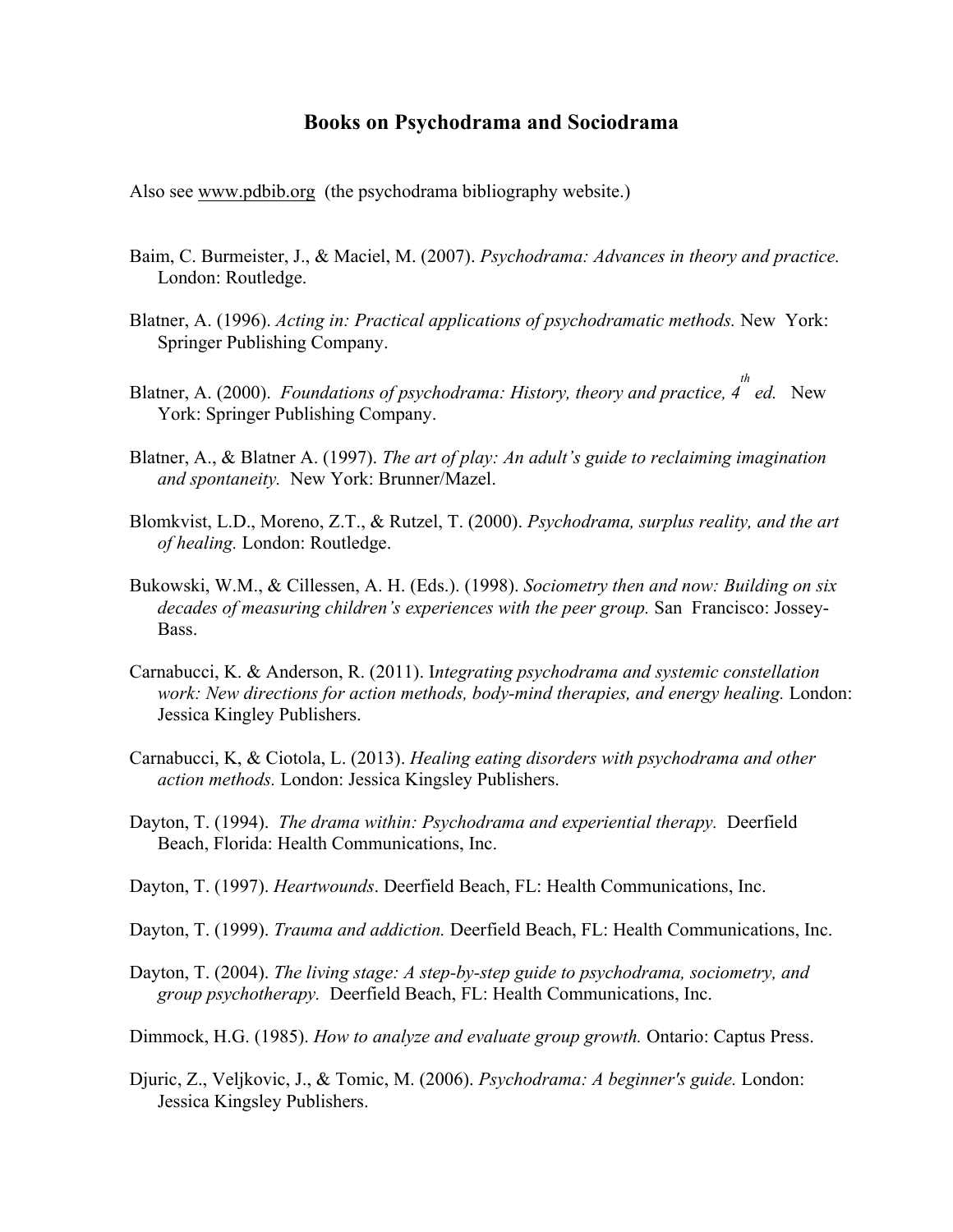Farmer, C. (1995). *Psychodrama and systemic therapy.* London: Karnac Books.

- Feasey, D. (2005). *Good practice in psychodrama.* New York: John Wiley.
- Figusch, Z. (Ed.) (2005). *Sambadrama: The arena of Brazilian psychodrama.* London: Jessica Kingsley Publishers.
- Fonseca, J. (2014). *Contemporary psychodrama: New approaches to theory and technique, 2nd Ed.,* London: Routledge.
- Fox, J. (Ed.). (1987). *The essential Moreno: Writings on psychodrama, group method, and spontaneity.* New York: Springer Publishing Company.
- Fuhlrodt, R.L. (Ed.). (1989). *Psychodrama: Its application to ACOA and substance abuse.* East Rutherford, NJ: Thomas W. Perrin.
- Gendron, J. (1980). *Moreno: The roots and branches; and bibliography of psychodrama 1972 - 1980.* New York: Beacon House.
- Gershoni, J. (2003). *Psychodrama in the 21*<sup>*st*</sup> century: Clinical and education applications. New York: Springer Publishing.
- Greenberg, I.A. (Ed.). (1974). *Psychodrama: Theory and therapy.* New York: Behavioral Publishers.
- Goldman, E.F., & Morrison, D.S. (1984). *Psychodrama: Experience and process.* Phoenix: Eldemar Corp.
- Haas, R.B. (1961). *Psychodrama and sociodrama in American education.* New York: Beacon House.
- Hale,A.E. (1981). *Conducting clinical sociometric explorations: A manual for psychodramatists and sociometrists.* Roanoke, VA: Royal Publishers.
- Hale, A.E., & Little, D. (2002). *Sociometric processing of action events.* Toronto Centre for Psychodrama and Sociometry.
- Hare, A. P., & Hare, J. R. (1996). *J.L. Moreno.* London: Sage Publications.
- Haskell, M.R. (1975). *Socioanalysis: Self direction via sociometry and psychodrama.* Long Beach, CA: Role Training Associates of California.
- Hayden-Seman, J.A. (1998). *Action modality couples therapy: Using psychodramatic techniques in helping troubled relationships.* Lanham, MD: Rowman & Littlefield Publishers.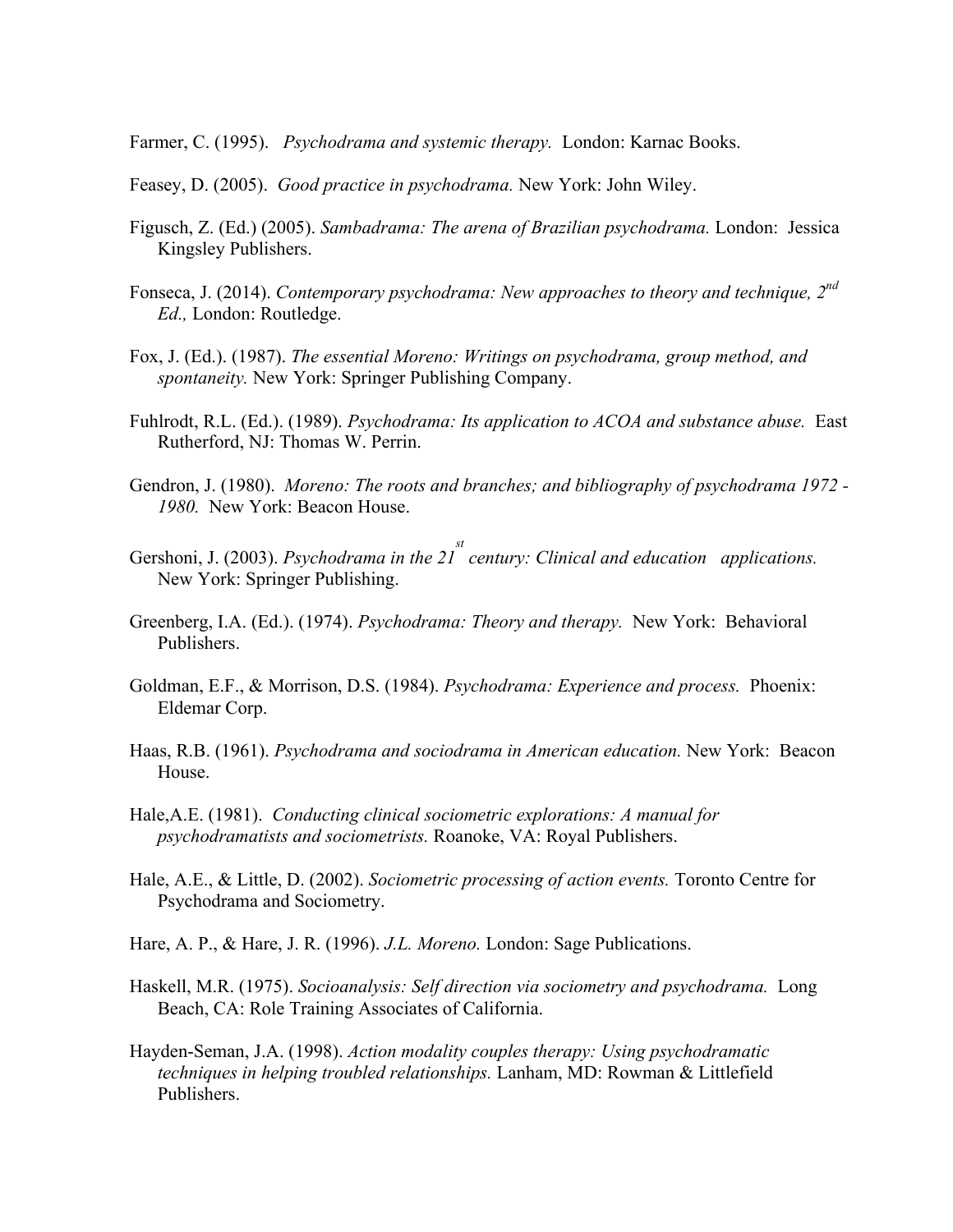- Heisey, M. J. (1982). *Clinical case studies in psychodrama.* Washington DC: University Press of America.
- Hoey, B. (1997). *Who calls the tune? A psychodramatic approach to child therapy.* New York: Routledge.
- Holmes, P. (1992). *The inner world outside: Object relations theory and psychodrama.* New York: Routledge.
- Holmes, P., Farrell M., & Kirk, K. (2014*). Empowering therapeutic practice: Integrating psychodrama into other therapies.* London: Jessica Kingsley Publishers.
- Holmes, P., & Karp, M. (Eds.). (1991). *Psychodrama: Inspiration and technique.* New York: Routledge.
- Holmes, P., Holmes, P., Karp, M., & Watson, M. (Eds.). (1994). *Psychodrama since Moreno: Innovations in theory and practice.* New York: Routledge.
- Horvatin, T., & Schreiber, E. (Eds.). (2006). *The quintessential Zerka: Writings by Zerka Toeman Moreno on psychodrama, sociometry and group psychotherapy.* London: Routledge.
- Hudgins, M.K. (2002). *Experiential treatment for PTSD: The therapeutic spiral model.* New York: Springer Publishing Company.
- Hudgins, M.K., & Toscani, F., (2012). *Healing world trauma with the therapeutic spiral model: Psychodramatic stories from the frontlines.* London: Jessica Kingsley Publishers.
- Karp, M., Holmes, P., & Tauvon, K. (1998). *The handbook of psychodrama.* London: Routledge.
- Kellerman, P. (1992). *Focus on psychodrama: The therapeutic aspects of psychodrama.*  London: Jessica Kingsley Publishers.
- Kellerman, P. (2007). *Sociodrama and collective trauma.* London: Jessica Kingsley Publishers.
- Kellerman, P., & Hudgins, K. (Eds.). (2000). *Psychodrama with trauma survivors.* London: Jessica Kingsley Publishers.
- Kipper, D.A. (1986). *Psychotherapy through clinical role playing.* New York: Brunner-Mazel.
- Leveton, E. (2001). *A clinician's guide to psychodrama, 3rd ed..* New York: Springer Publishing Company.
- Marineau, R.F. (1989). *Jacob Levy Moreno 1889-1974, father of psychodrama, sociometry, and group psychotherapy.* London: Tavistock/Routledge.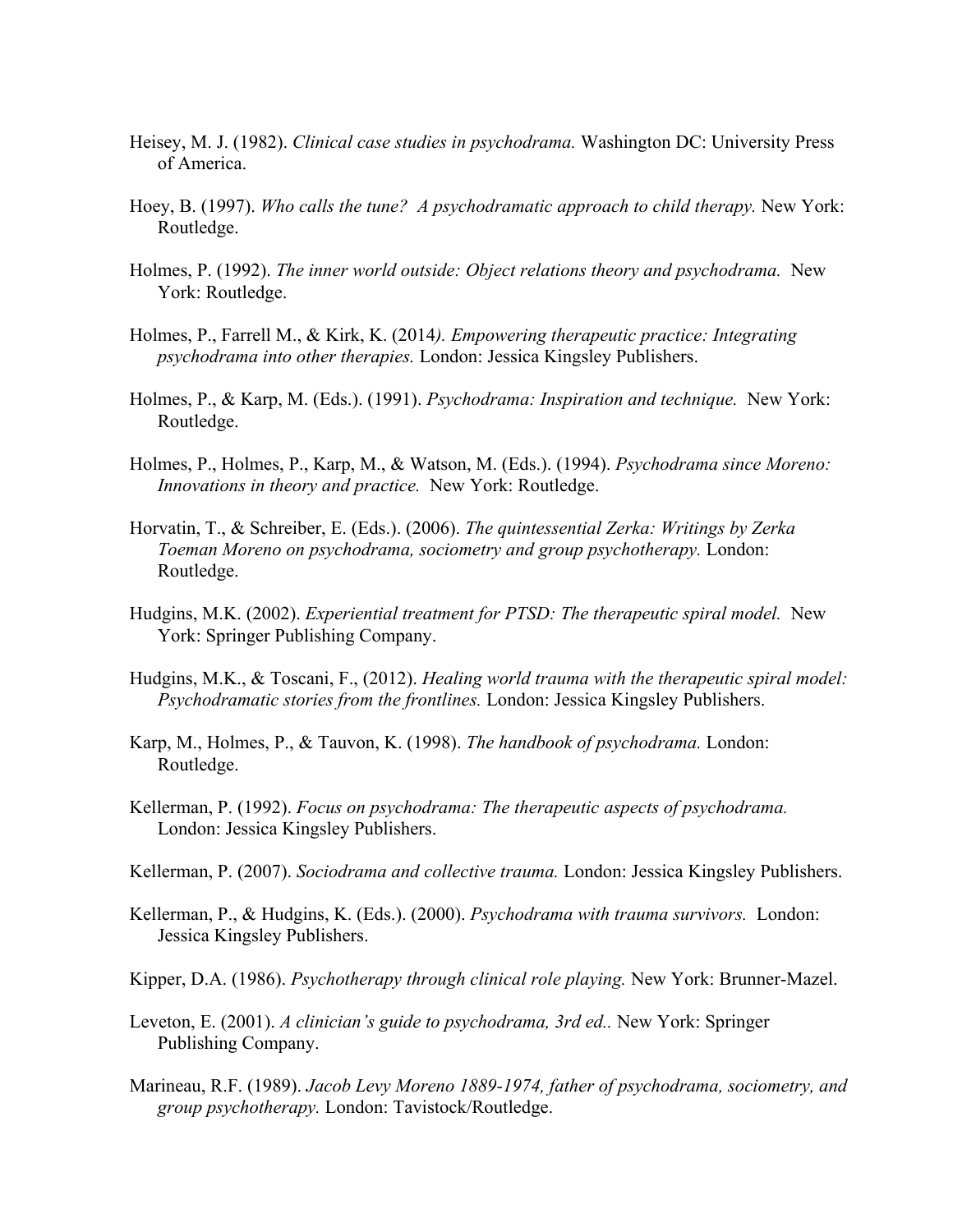- Moreno, J.L. (Ed.). (1960). *The sociometry reader.* Glencoe, IL: The Free Press.
- Moreno, J.L. (1969). *The magic charter of psychodrama.* New York: Beacon House.
- Moreno, J.L. (1975). *The theatre of spontaneity, Volume 1.* New York: Beacon Press.
- Moreno, J. L. (1994). *Psychodrama, (4th ed.).* Volumes I, II, and III. McLean, VA: ASGPP.
- Moreno, J. L. (1993). *Who shall survive? Foundations of sociometry, group psychotherapy, and sociodrama.* McLean, VA: ASGPP.
- Moreno, J.L., & Jennings, H.H. (1945). *Sociometric measurement of social configurations, based on deviation from chance*. New York: Beacon House.
- Moreno, J.L., & Jennings, H.H. (Eds.). (1960). *The sociometry reader.* Glencoe, IL: Free Press.
- Moreno, Z.T., Blomkvist, L.D., & Rutzel, T. (2000). *Psychodrama, surplus reality, and the art of healing.* NY: Routledge.
- Pitzele, P. (1995). *Our fathers' wells: A personal encounter with the myths of Genesis.* San Francisco: Harper.
- Pitzele, P. (1998). *Scripture windows: Toward a practice of bibliotherapy*. Los Angeles: Alef Design Group.
- Roine, E. (1997). *Psychodrama: Group psychotherapy as experimental theatre.* London: Jessica Kingsley Publishers.
- Scategni, W. (2014). *Psychodrama, group processes and dreams: Archetypical images of individuation, 2nd Ed..* London: Routledge.
- Shu, G. (2004). *Yi shu: The art of living and change: Integrating traditional Chinese medicine, psychodrama, and the creative arts.* Hong Kong: F.E. Robbins & Sons Press.
- Starr, A. (1979). *Psychodrama: Rehearsal for living.* Chicago: Nelson-Hall.
- Sternberg, P., & Garcia, A. (2000). *Sociodrama: Who's in your shoes?* Westport, CT: Praeger.
- Stephenson, C. E. (Ed). (2014). *Jung and Moreno: Essays on the theatre of human nature.* NY: Routledge/Taylor & Francis Group.
- Tauvon, K.B., Holmes, P., Holmes, P., & Karp, M. (Eds.). (1998). *The handbook of psychodrama.* London: Routledge.
- Torrance, E.P., Murdock, & Fletcher, D. (1988). *Sociodrama: Creative problem solving in action.* Buffalo: Bearly Limited.